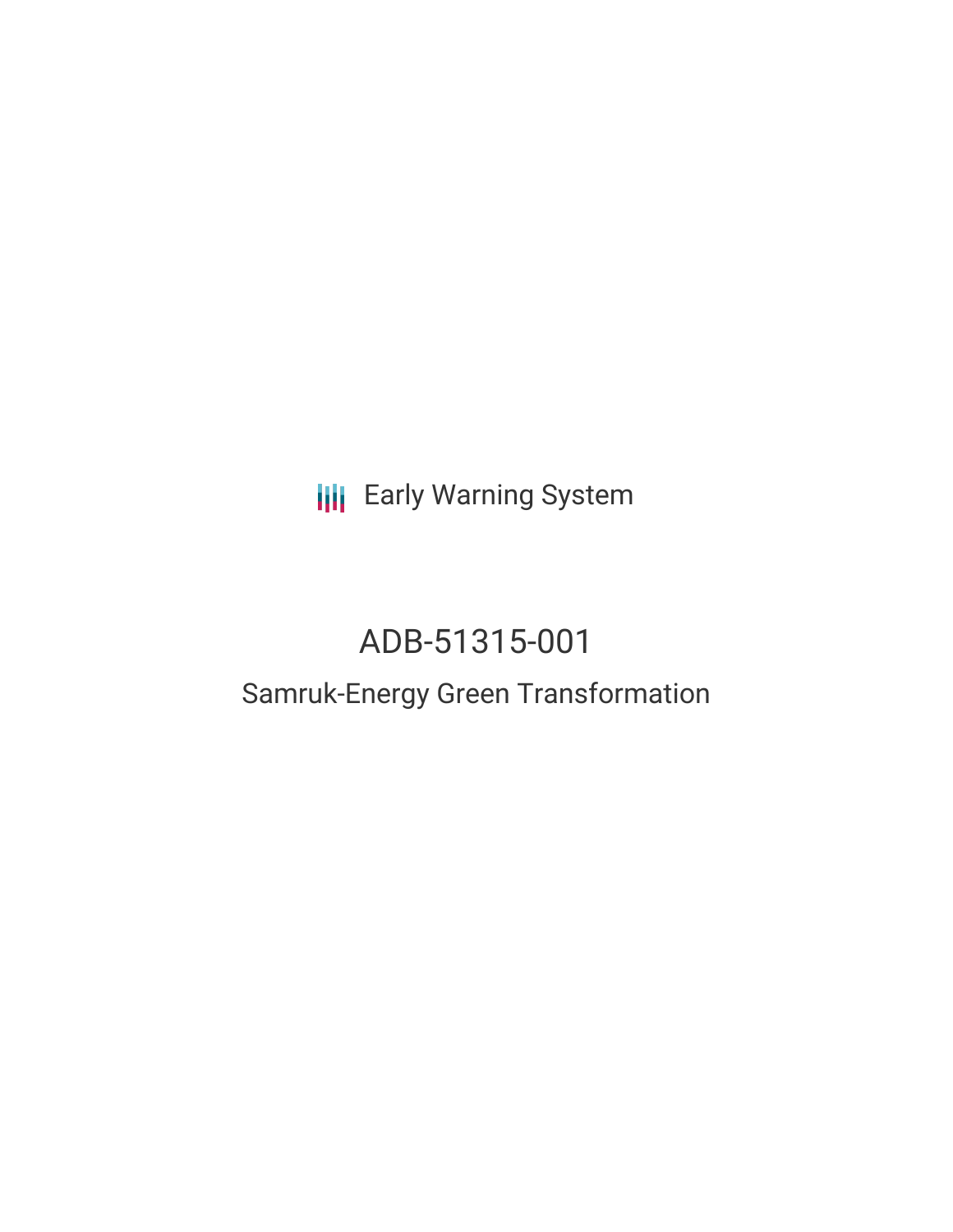

### **Quick Facts**

| <b>Countries</b>               | Kazakhstan                          |
|--------------------------------|-------------------------------------|
| <b>Financial Institutions</b>  | Asian Development Bank (ADB)        |
| <b>Status</b>                  | Active                              |
| <b>Bank Risk Rating</b>        | U                                   |
| <b>Voting Date</b>             | 2017-09-14                          |
| <b>Borrower</b>                | "Samruk Energy" Joint-Stock Company |
| <b>Sectors</b>                 | Energy, Technical Cooperation       |
| <b>Investment Type(s)</b>      | Advisory Services, Grant            |
| <b>Investment Amount (USD)</b> | $$0.22$ million                     |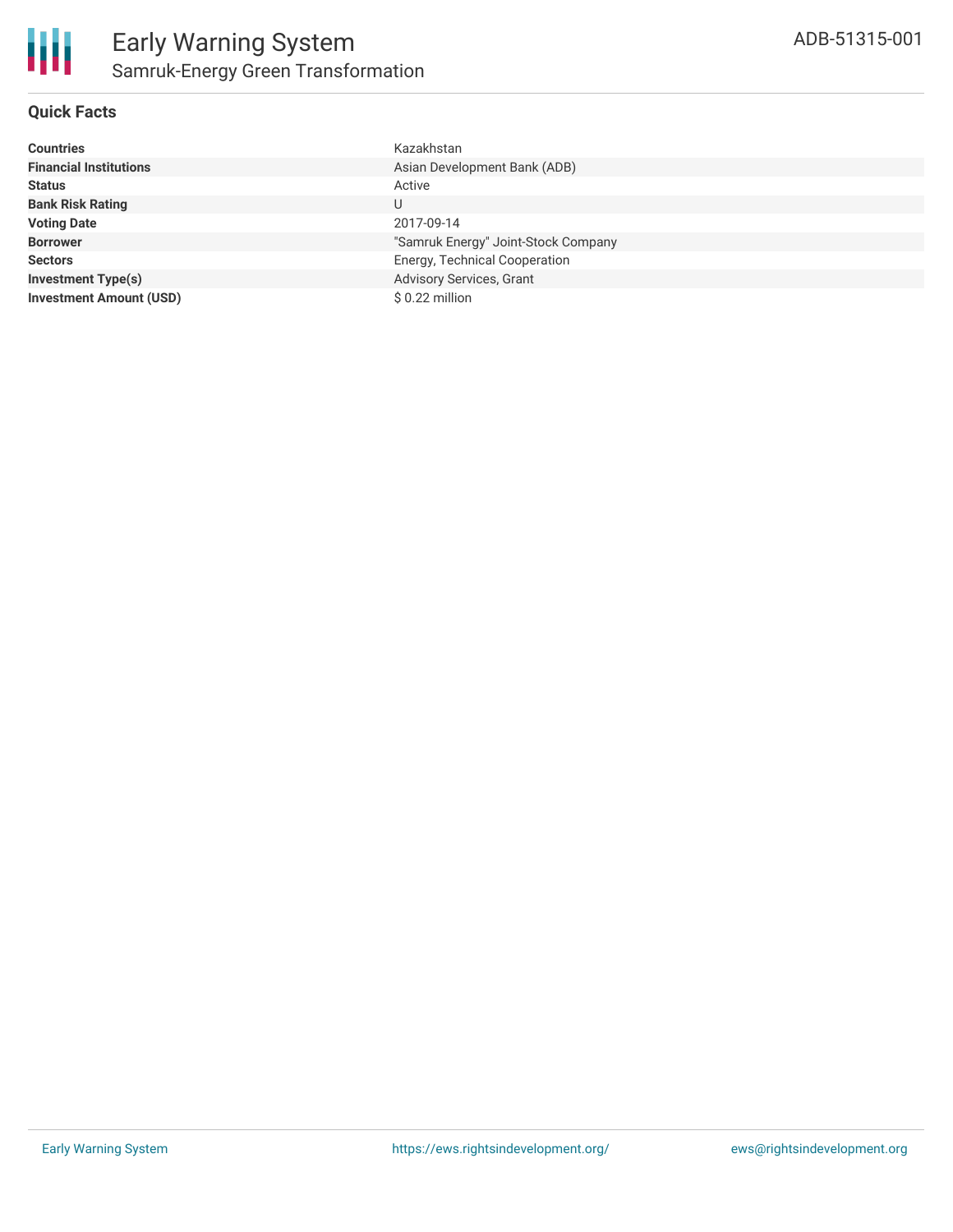

## **Project Description**

This technical assistance project provides financing to Samruk-Energy, the largest electricity generation company in Kazakhstan, for: (i) a report on Samruk-Energy's corporate transformation program; (ii) financial analysis of Samruk-Energy; and (iii) an environmental and social safeguard audit of Samruk-Energy's current environmental and social management system with recommendations to fill any gaps to meet international standards.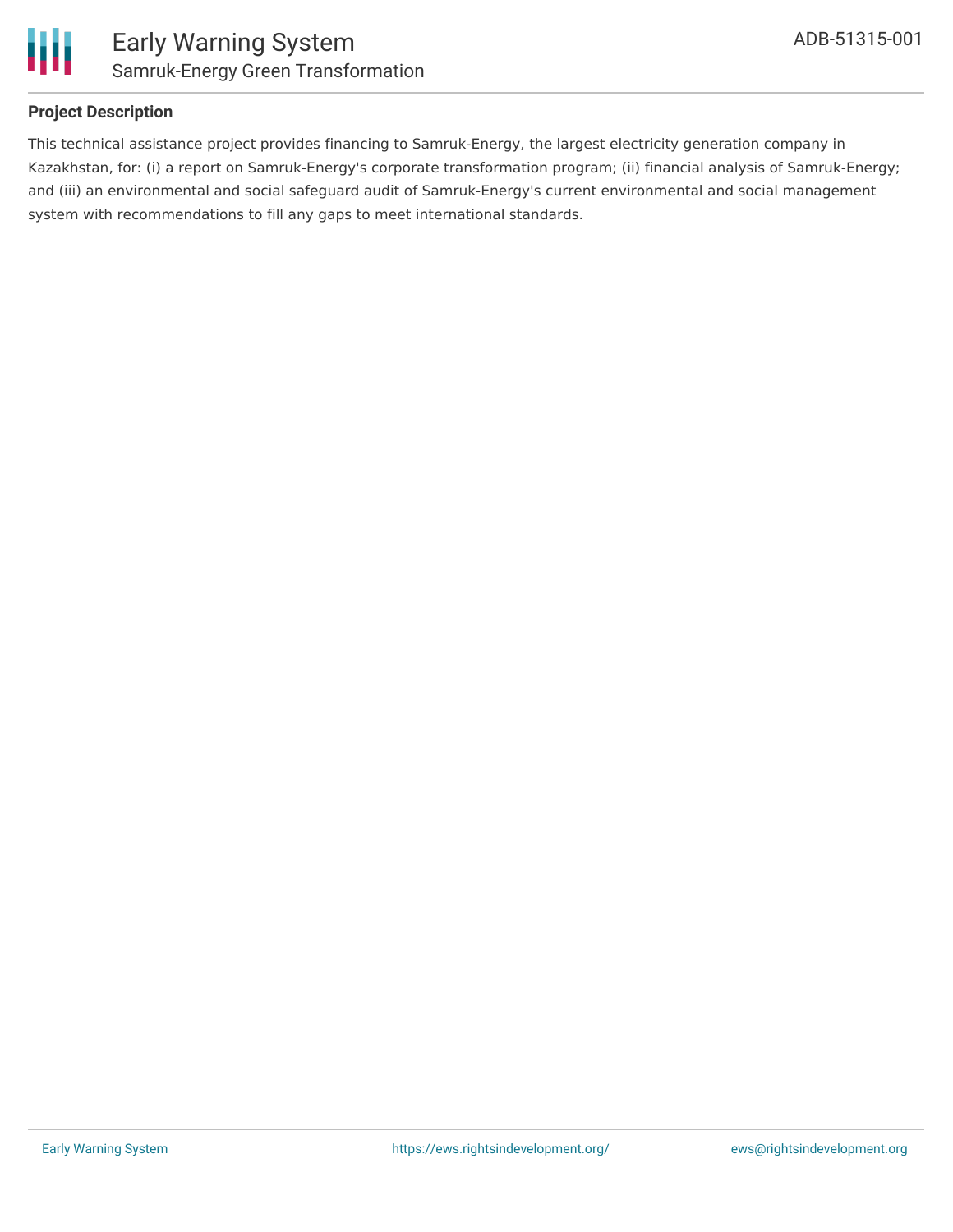### **Investment Description**

Asian Development Bank (ADB)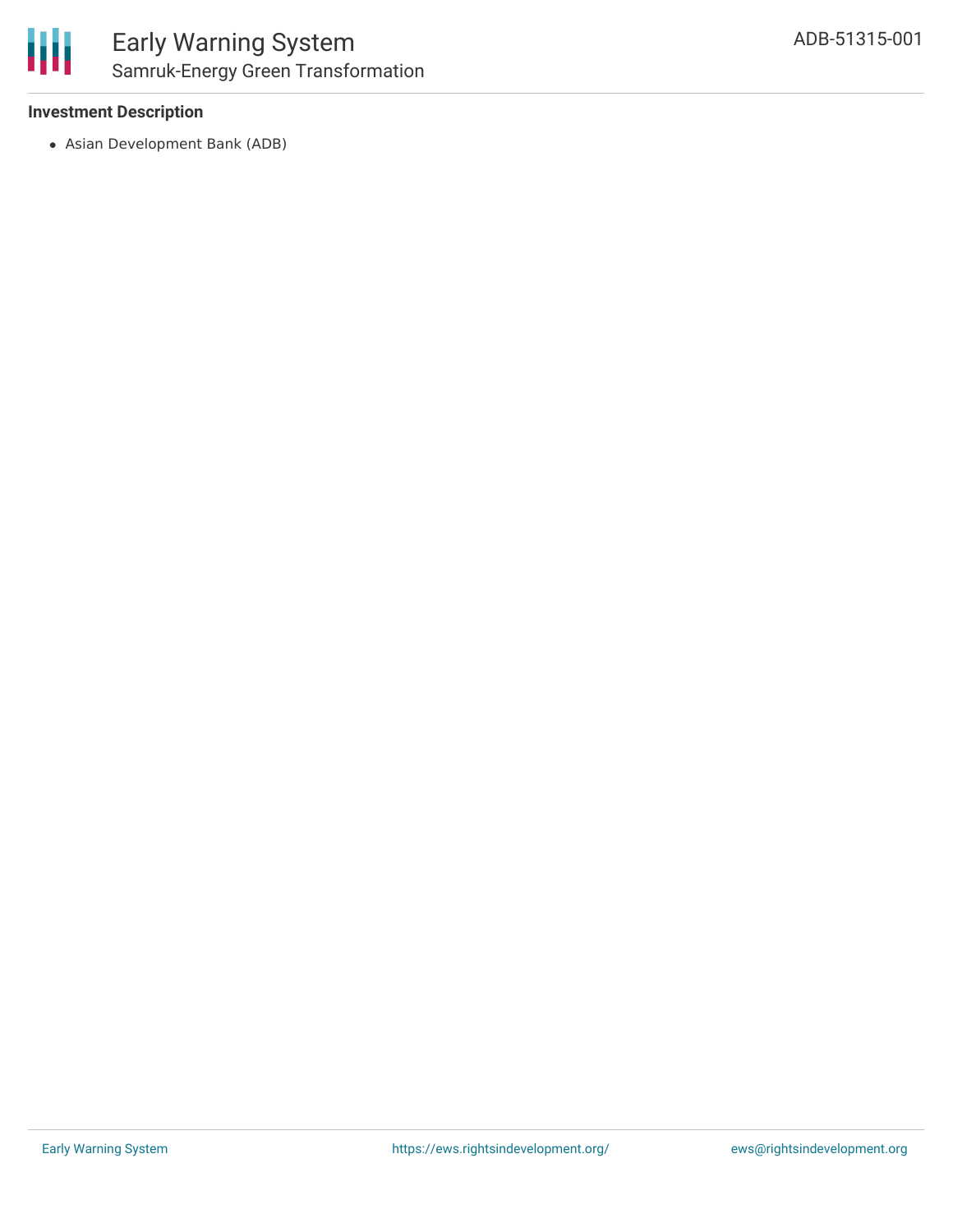

#### **Contact Information**

"Samruk Energy" Joint-Stock Company Block B, Business Center "Q", Kabanbay Batyr Ave, 15A 010000, Astana, Republic of Kazakhstan

#### ACCOUNTABILITY MECHANISM OF ADB

The Accountability Mechanism is an independent complaint mechanism and fact-finding body for people who believe they are likely to be, or have been, adversely affected by an Asian Development Bank-financed project. If you submit a complaint to the Accountability Mechanism, they may investigate to assess whether the Asian Development Bank is following its own policies and procedures for preventing harm to people or the environment. You can learn more about the Accountability Mechanism and how to file a complaint at: http://www.adb.org/site/accountability-mechanism/main